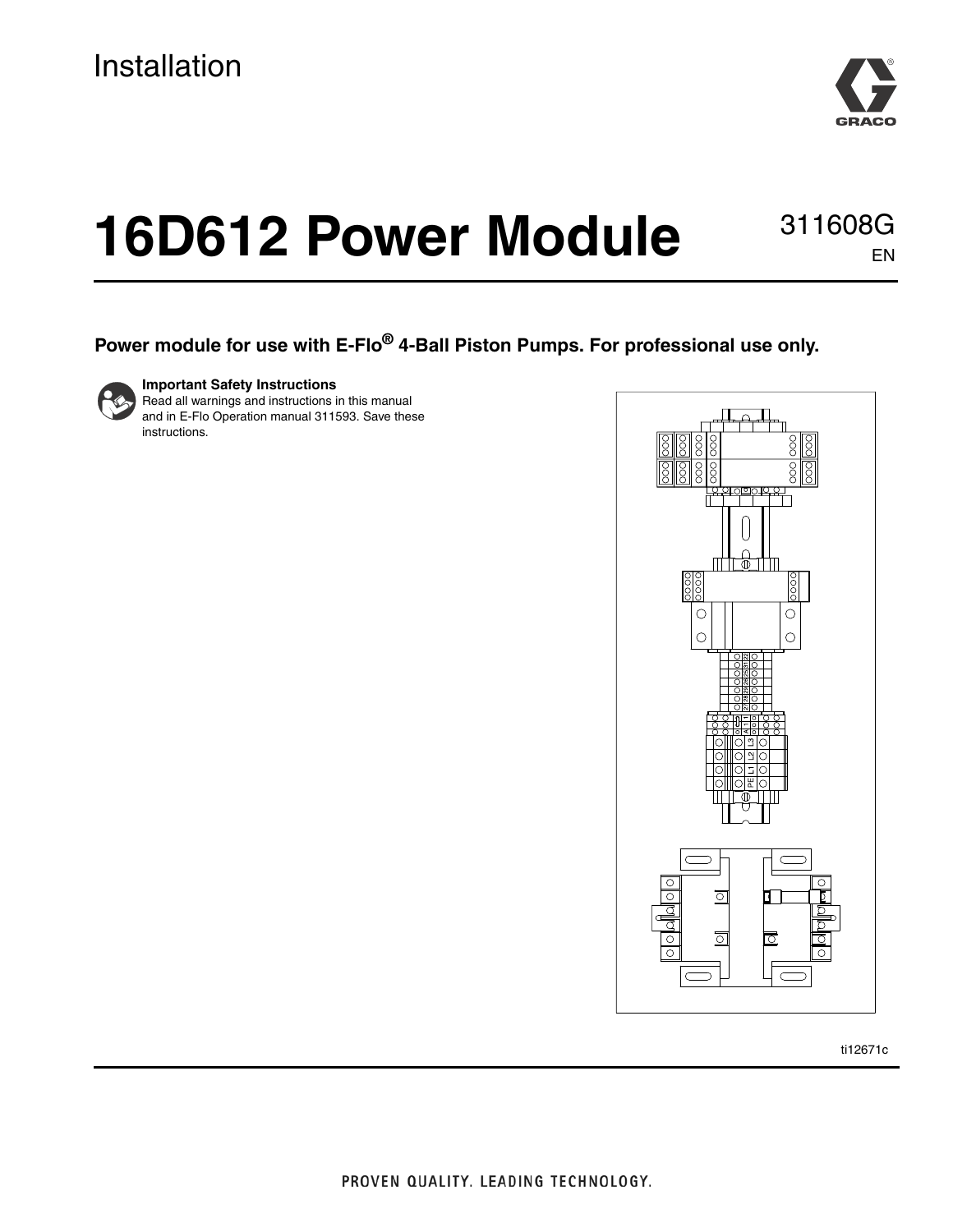# **Warnings**

The following warnings are for the setup, use, grounding, maintenance, and repair of this equipment. The exclamation point symbol alerts you to a general warning and the hazard symbols refer to procedure-specific risks. When these symbols appear in the body of this manual, refer back to these Warnings. Product-specific hazard symbols and warnings not covered in this section may appear throughout the body of this manual where applicable.

| <b>N</b> WARNING |                                                                                                                                                                                                                                                                                                                                                                                                                                                                                                                                                                                                                                                                                                                                                                                                                                                                                                                                                                                                                                                                                                                                                                                                                                                                                     |  |  |  |
|------------------|-------------------------------------------------------------------------------------------------------------------------------------------------------------------------------------------------------------------------------------------------------------------------------------------------------------------------------------------------------------------------------------------------------------------------------------------------------------------------------------------------------------------------------------------------------------------------------------------------------------------------------------------------------------------------------------------------------------------------------------------------------------------------------------------------------------------------------------------------------------------------------------------------------------------------------------------------------------------------------------------------------------------------------------------------------------------------------------------------------------------------------------------------------------------------------------------------------------------------------------------------------------------------------------|--|--|--|
|                  | <b>FIRE AND EXPLOSION HAZARD</b><br>Flammable fumes, such as solvent and paint fumes, in work area can ignite or explode. To help prevent<br>fire and explosion:<br>Use equipment only in well ventilated area.<br>$\bullet$<br>Eliminate all ignition sources; such as pilot lights, cigarettes, portable electric lamps, and plastic drop<br>$\bullet$<br>cloths (potential static arc).<br>Keep work area free of debris, including solvent, rags and gasoline.<br>Do not plug or unplug power cords, or turn power or light switches on or off when flammable fumes<br>$\bullet$<br>are present.<br>Ground all equipment in the work area. See Grounding instructions.<br>$\bullet$<br>Use only grounded hoses.<br>Hold gun firmly to side of grounded pail when triggering into pail.<br>$\bullet$<br>If there is static sparking or you feel a shock, stop operation immediately. Do not use equipment<br>$\bullet$<br>until you identify and correct the problem.<br>Keep a working fire extinguisher in the work area.<br>$\bullet$                                                                                                                                                                                                                                         |  |  |  |
|                  | <b>EQUIPMENT MISUSE HAZARD</b><br>Misuse can cause death or serious injury.<br>Do not operate the unit when fatigued or under the influence of drugs or alcohol.<br>$\bullet$<br>Do not exceed the maximum working pressure or temperature rating of the lowest rated system<br>$\bullet$<br>component. See Technical Data in all equipment manuals.<br>Use fluids and solvents that are compatible with equipment wetted parts. See Technical Data in all<br>$\bullet$<br>equipment manuals. Read fluid and solvent manufacturer's warnings. For complete information<br>about your material, request MSDS forms from distributor or retailer.<br>Check equipment daily. Repair or replace worn or damaged parts immediately with genuine manu-<br>$\bullet$<br>facturer's replacement parts only.<br>Do not alter or modify equipment.<br>$\bullet$<br>Use equipment only for its intended purpose. Call your distributor for information.<br>$\bullet$<br>Route hoses and cables away from traffic areas, sharp edges, moving parts, and hot surfaces.<br>$\bullet$<br>Do not kink or over bend hoses or use hoses to pull equipment.<br>$\bullet$<br>Keep children and animals away from work area.<br>$\bullet$<br>Comply with all applicable safety regulations.<br>$\bullet$ |  |  |  |
|                  | <b>ELECTRIC SHOCK HAZARD</b><br>Improper grounding, setup, or usage of the system can cause electric shock.<br>Turn off and disconnect power at main switch before disconnecting any cables and before servicing<br>$\bullet$<br>equipment.<br>Connect only to grounded power source.<br>$\bullet$<br>All electrical wiring must be done by a qualified electrician and comply with all local codes and<br>$\bullet$<br>regulations.                                                                                                                                                                                                                                                                                                                                                                                                                                                                                                                                                                                                                                                                                                                                                                                                                                                |  |  |  |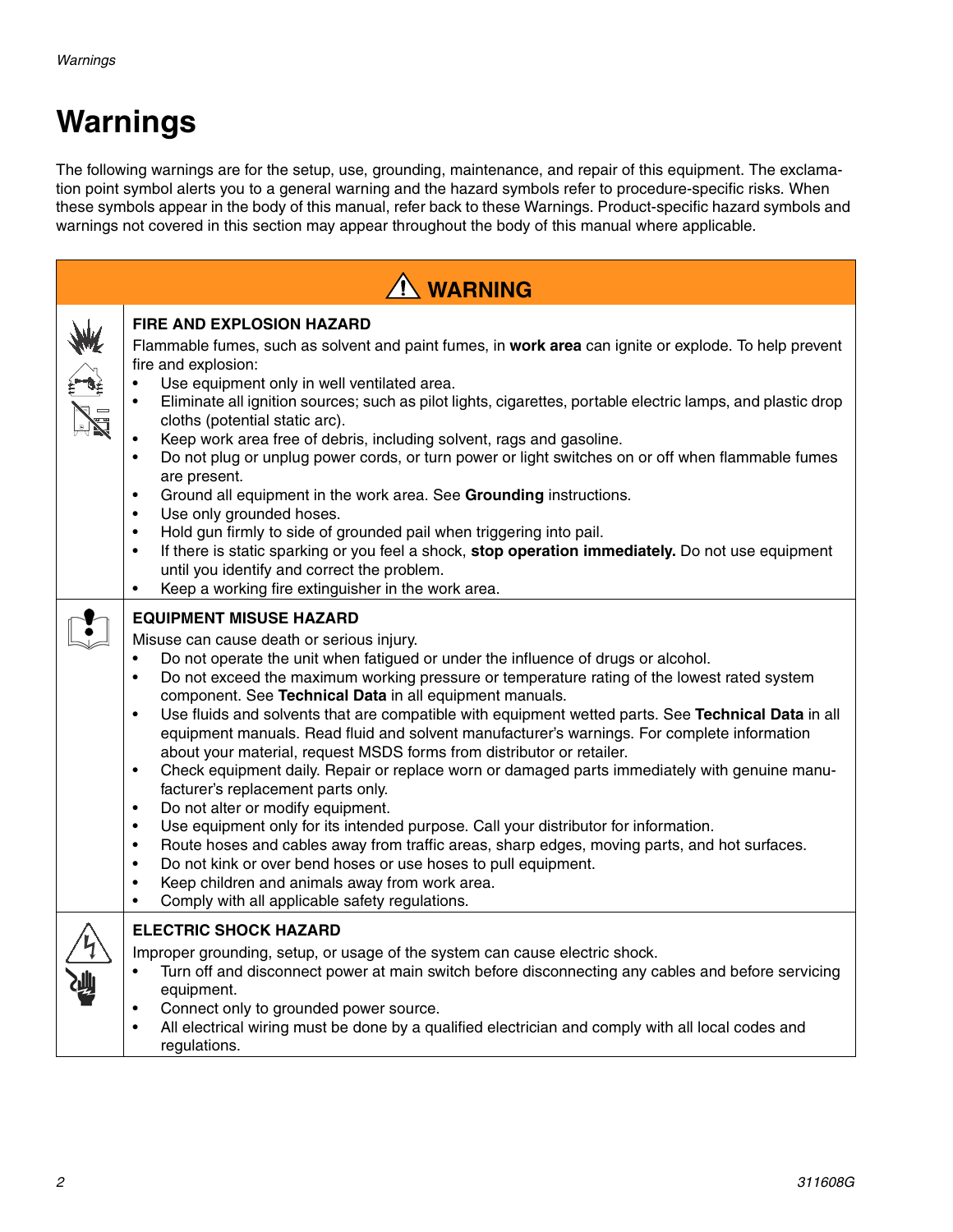### **Installation**

The 16D612 Power Module transforms AC power to a 24 Vdc power supply for the pump sensor circuit. The power module **must** be installed in the **non-hazardous** area.

The transformer is configured for 400/460 Vac input. One extra bridge is included with the module. Use the wiring instructions on a transformer label to rewire the transformer for lower voltage if needed (200/230 Vac). See **[System Wiring Schematics](#page-3-0)** on pages 4-6 for module wiring connections.

Wire passages from the hazardous to the non-hazardous area must be secured by explosion-proof seal fittings.



# **Dimensions**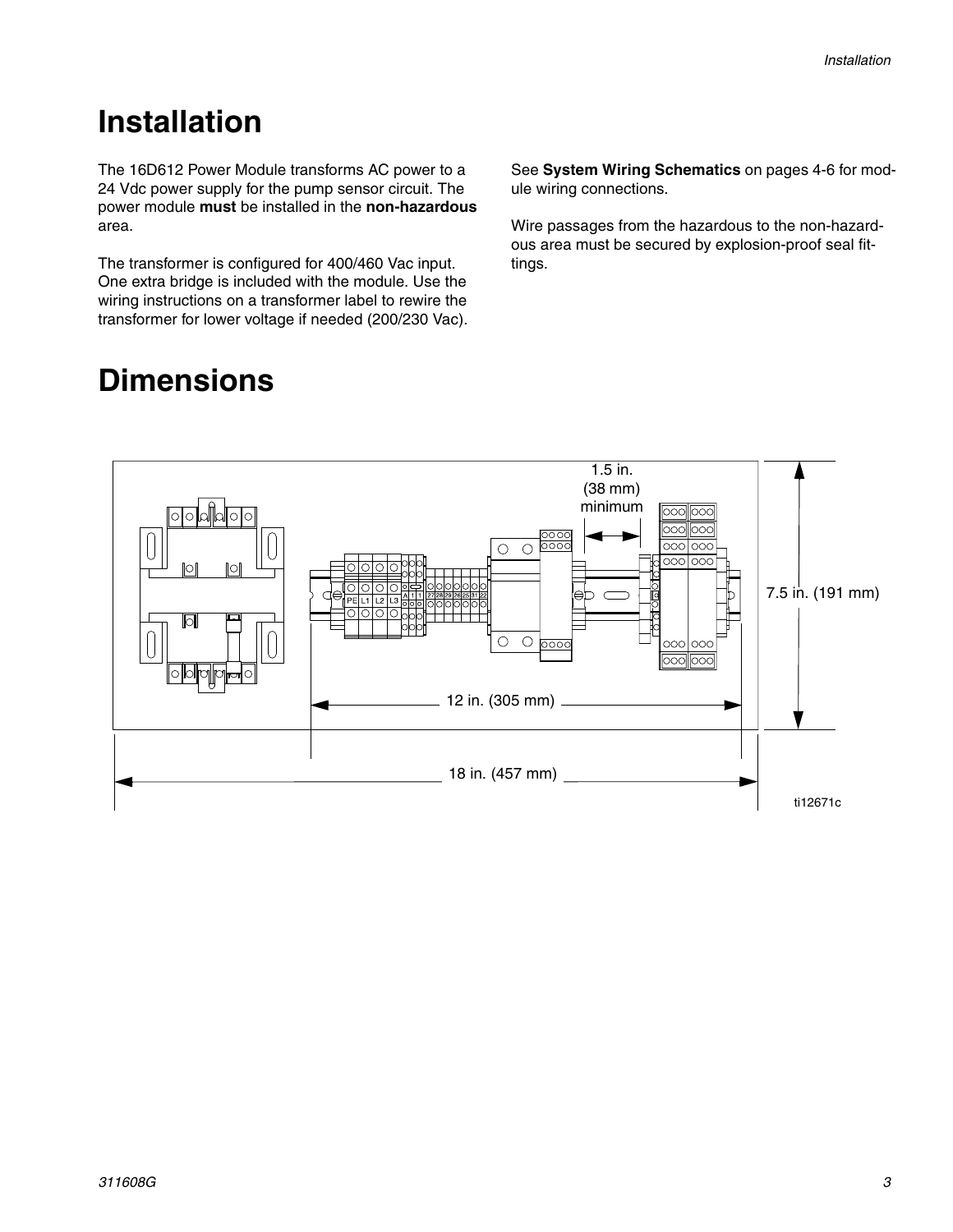# <span id="page-3-0"></span>**System Wiring Schematics**

FIG. 1 shows components that must be installed in a non-hazardous location.

FIG. 2 shows components approved for installation in a hazardous location, and FIG. 3 shows detail views of hazardous location components.

#### **NON-HAZARDOUS AREA**

- $1$  12 Gauge Alpha Wire P/N V16012/equiv.
- $2\!\!\!\!\triangleq\!\!\!\>$  16 Gauge MTW Wire.
- $3$  Blue/White 16 Gauge MTW Wire.
- $4\sqrt{4}$  Blue 16 Gauge MTW Wire.



**FIG. 1: System Wiring Schematic, Non-Hazardous Location Only**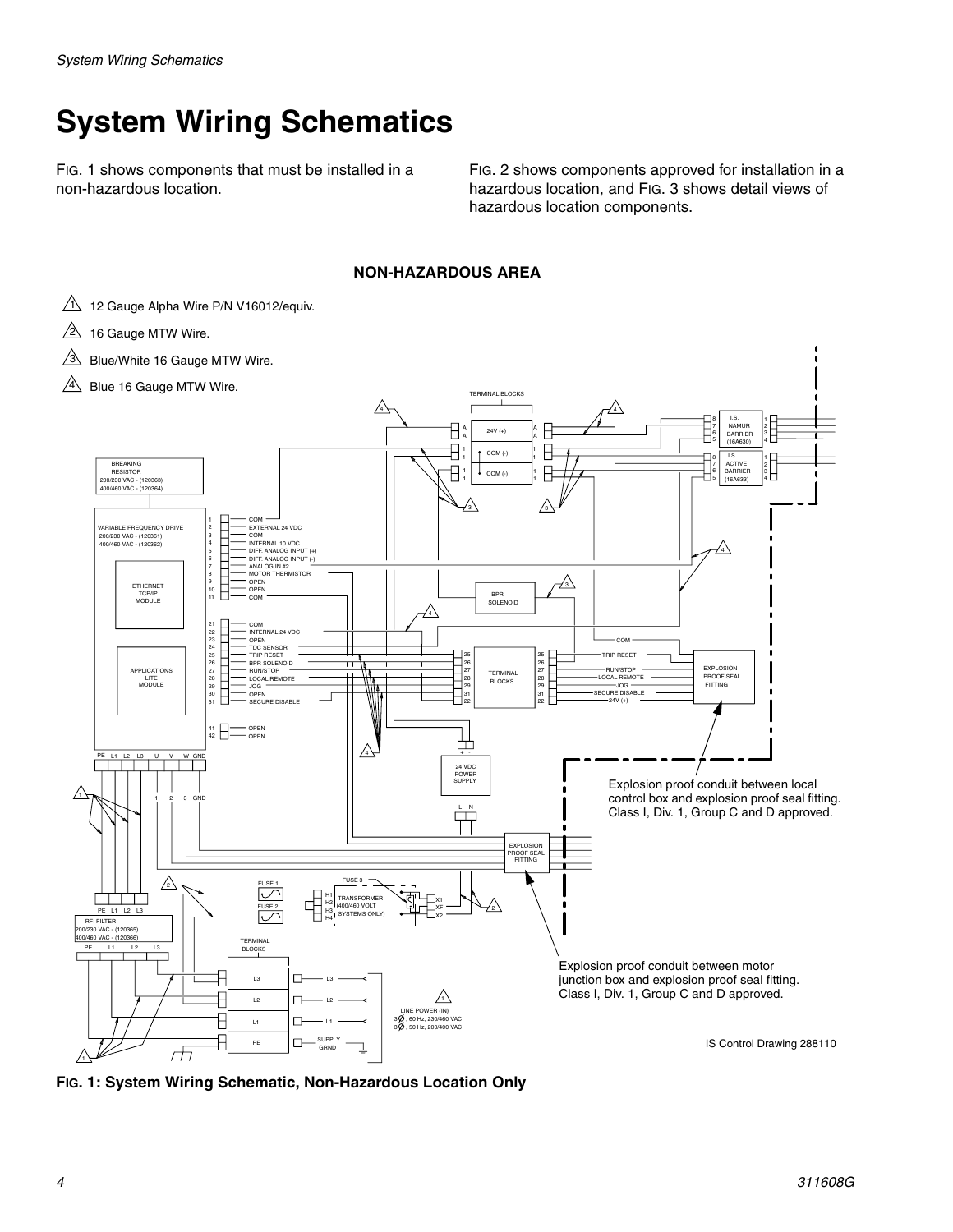

#### **HAZARDOUS AREA**

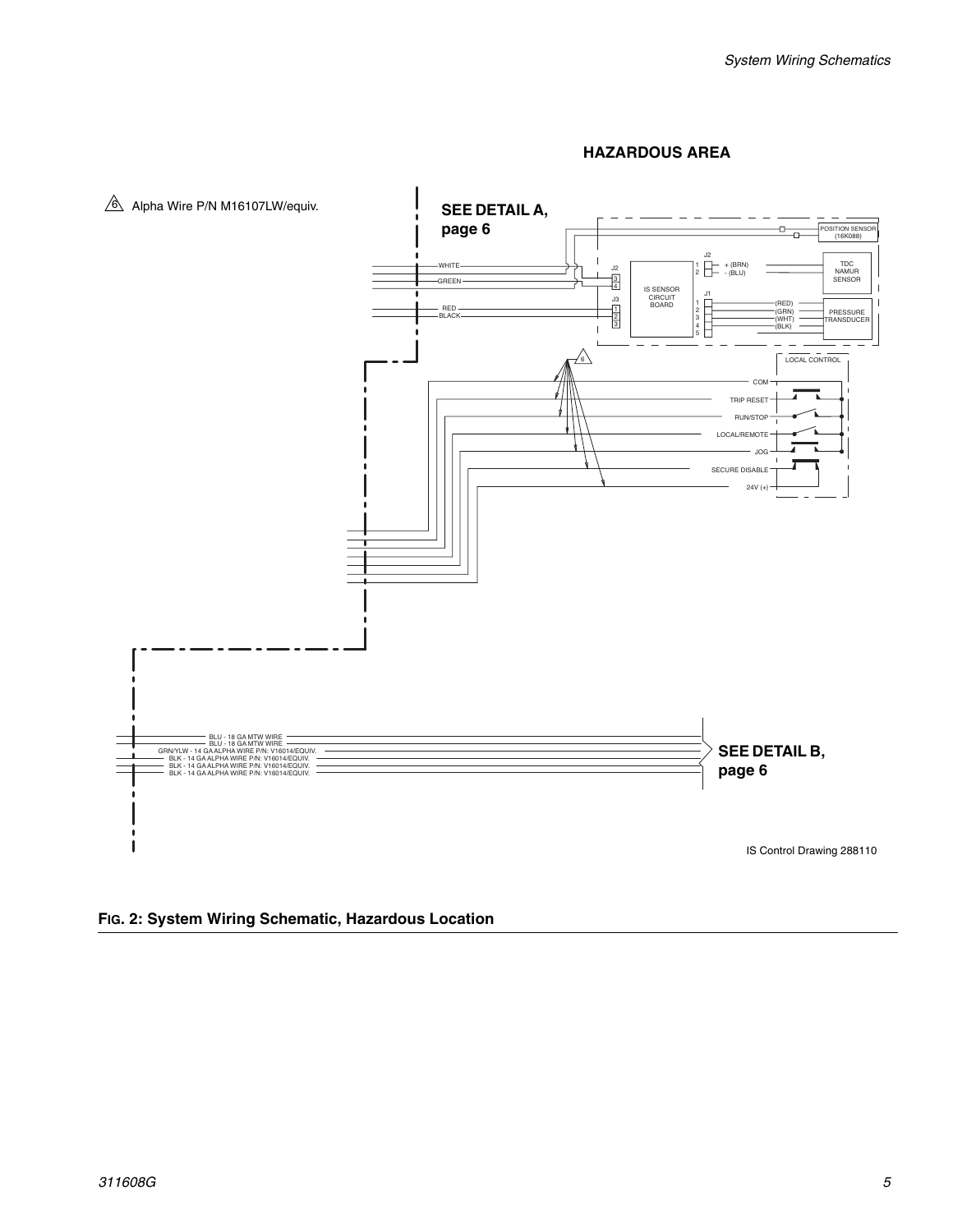#### **DETAIL A**





IS Control Drawing 288110

#### **FIG. 3: System Wiring Schematic, Hazardous Location Detail Views**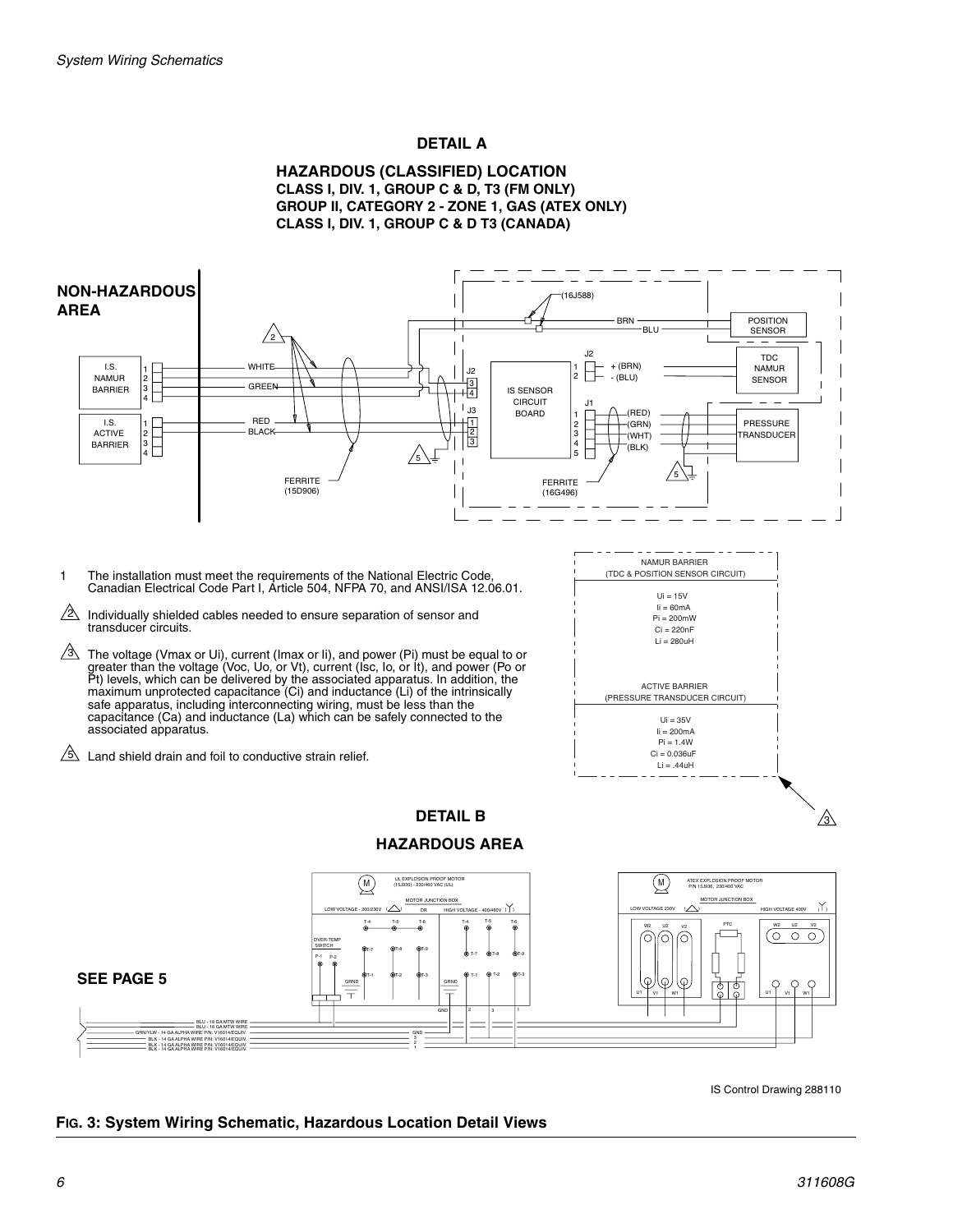### **Parts**

| Ref. |        |                              |     |
|------|--------|------------------------------|-----|
| No.  |        | Part No. Description         | Qtv |
| 11   | 120474 | FUSE, time-delay, 1 Amp      | 2   |
| 12   | 120475 | <b>CONTROL TRANSFORMER</b>   | 1   |
| 13   | 120473 | FUSE, fast-acting; 1.5 Amp   | 1   |
| 14   | 120369 | POWER SUPPLY; 24 Vdc; 1 Amp  | 1   |
| 15   | 16A633 | BARRIER, pressure transducer | 1   |
| 16   | 16A630 | <b>BARRIER, TDC sensor</b>   | 1   |
| 30   | 120838 | BLOCK, clamp end             | 2   |
| -31  | 112443 | BLOCK, terminal ground       | 1   |



ti12671c